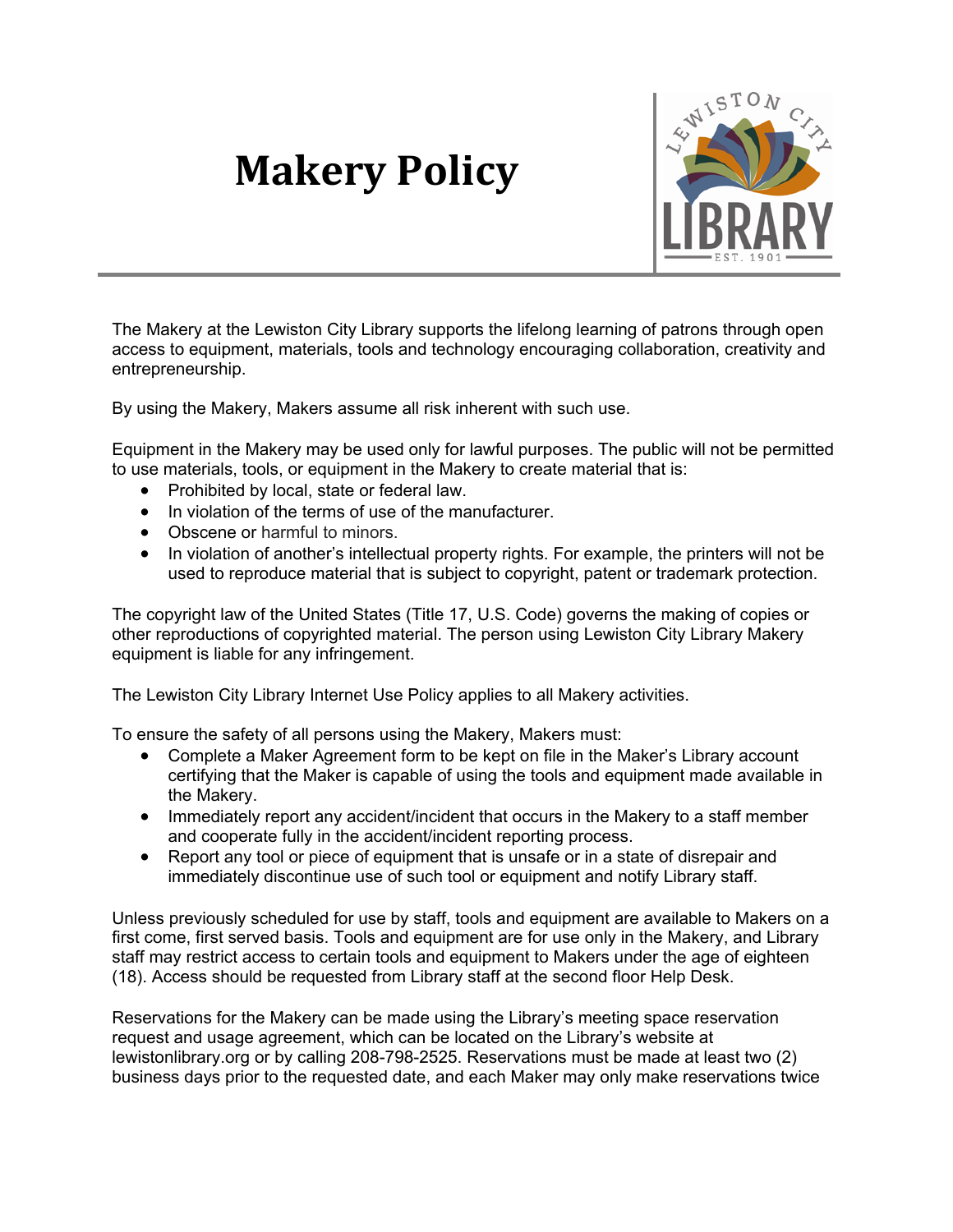## **Makery Policy**



per month. The Makery is only available during regular Library hours. Priority is given to Library programming.

Lewiston City Library reserves the right to refuse entry to, or remove from, the Makery any person who is in violation of the Lewiston City Library Code of Conduct or Makery Policy posted in the Makery. Violation of the Library Code of Conduct may result in expulsion from the library for a period of one (1) day up to and including one (1) year from the date the Maker is asked to leave.

Lewiston City Library reserves the right to refuse any request for use of tools or equipment in the Makery.

Materials, tools and equipment brought into the Makery by Makers may be prohibited by Library staff if deemed too dangerous or a nuisance to other patrons.

Lewiston City Library is not liable for any lost, damaged, or stolen property belonging to Makers utilizing the Makery.

Lewiston City Library can only provide free consumable materials on a limited basis. Materials, tools and equipment made available to the public are provided at the sole discretion of the Library.

Lewiston City Library is not responsible if a project is destroyed, does not print correctly, or does not work as the Maker intended. The Maker understands that Lewiston City Library is not responsible for any manufacturing defects or the quality of workmanship of any of the tools, materials, or equipment supplied by the Library.

The Maker agrees to pay for the loss of or damage to any Library property.

Due to space limitations, projects may not be stored in the Makery. Any remaining materials or projects left in the Makery after the Library closes may be disposed of at the discretion of library staff.